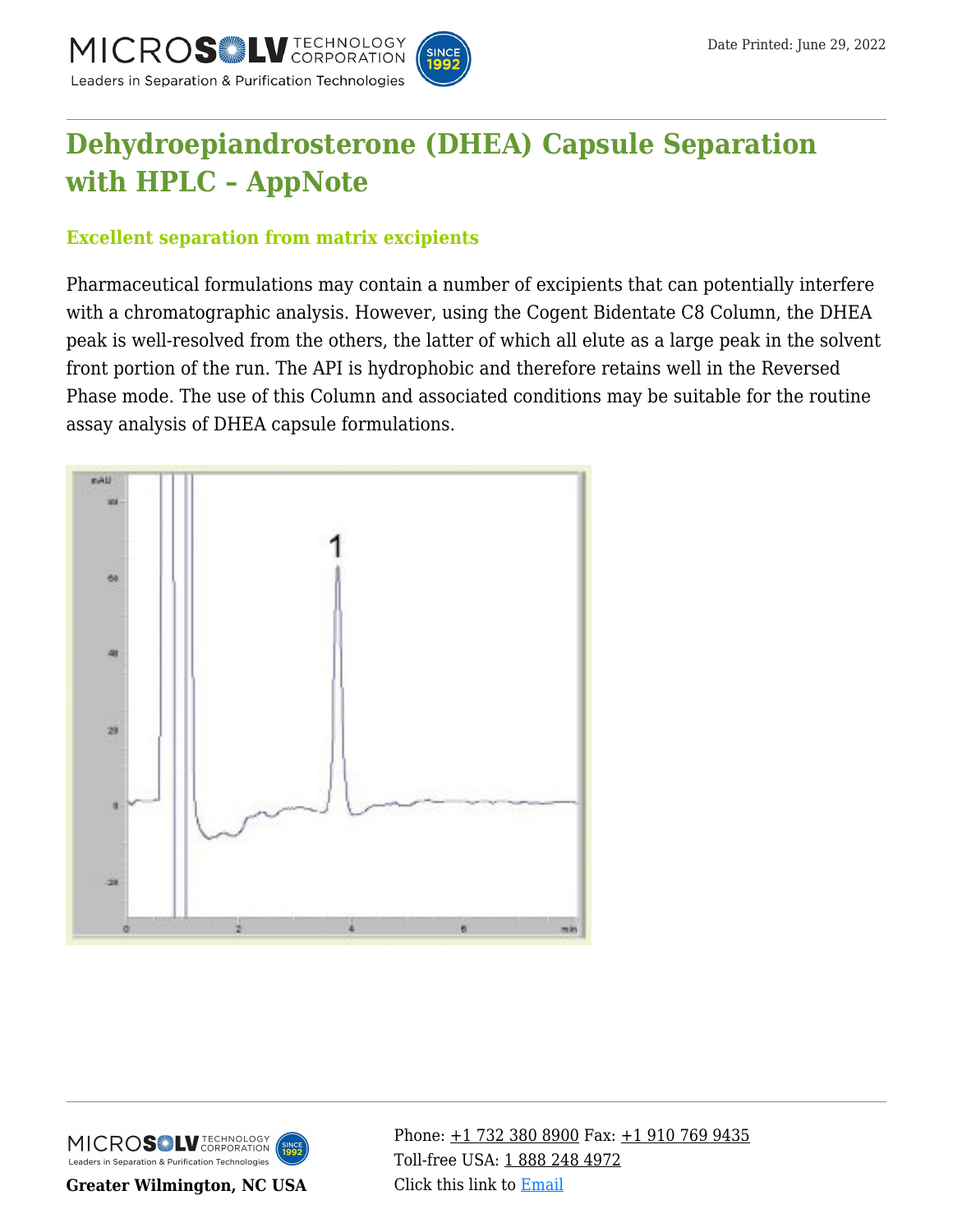



#### **Peak:**

Dehydroepiandrosterone (DHEA)

# **Method Conditions**

**Column:** Cogent Bidentate C8™, 4µm, 100Å **Catalog No.:** 40008-75P **Dimensions:** 4.6 x 75 mm **Solvents:** – A: 90% Water/ 10% Acetonitrile/ 0.1% Formic Acid (v/v) – B: Acetonitrile/ 0.1% Formic Acid (v/v) **Mobile Phase:** 60% A/ 40% B **Injection vol.:** 5µL **Flow rate:** 1 mL/minute **Detection:** UV 205 nm **Sample:** 500 mg strength DHEA capsule contents were added to a 50 mL volumetric flask containing a portion of Methanol diluent. The contents were sonicated for 10 min, diluted to mark, and mixed thoroughly. Then a portion was filtered (0.45µm, nylon) for injections.

*Notes: DHEA is a metabolic precursor to various sex hormones. It can be used in hormone replacement therapy. Evidence for some other purported benefits such as promotion of muscle growth, memory improvement, and antisenescence effects is currently lacking.*



MICROS<sup>OL</sup> LU TECHNOLOGY Leaders in Separation & Purification Technologies

**Greater Wilmington, NC USA**

Phone:  $\pm$ 1 732 380 8900 Fax:  $\pm$ 1 910 769 9435 Toll-free USA: [1 888 248 4972](#page--1-0) Click this link to [Email](https://www.mtc-usa.com/contact)